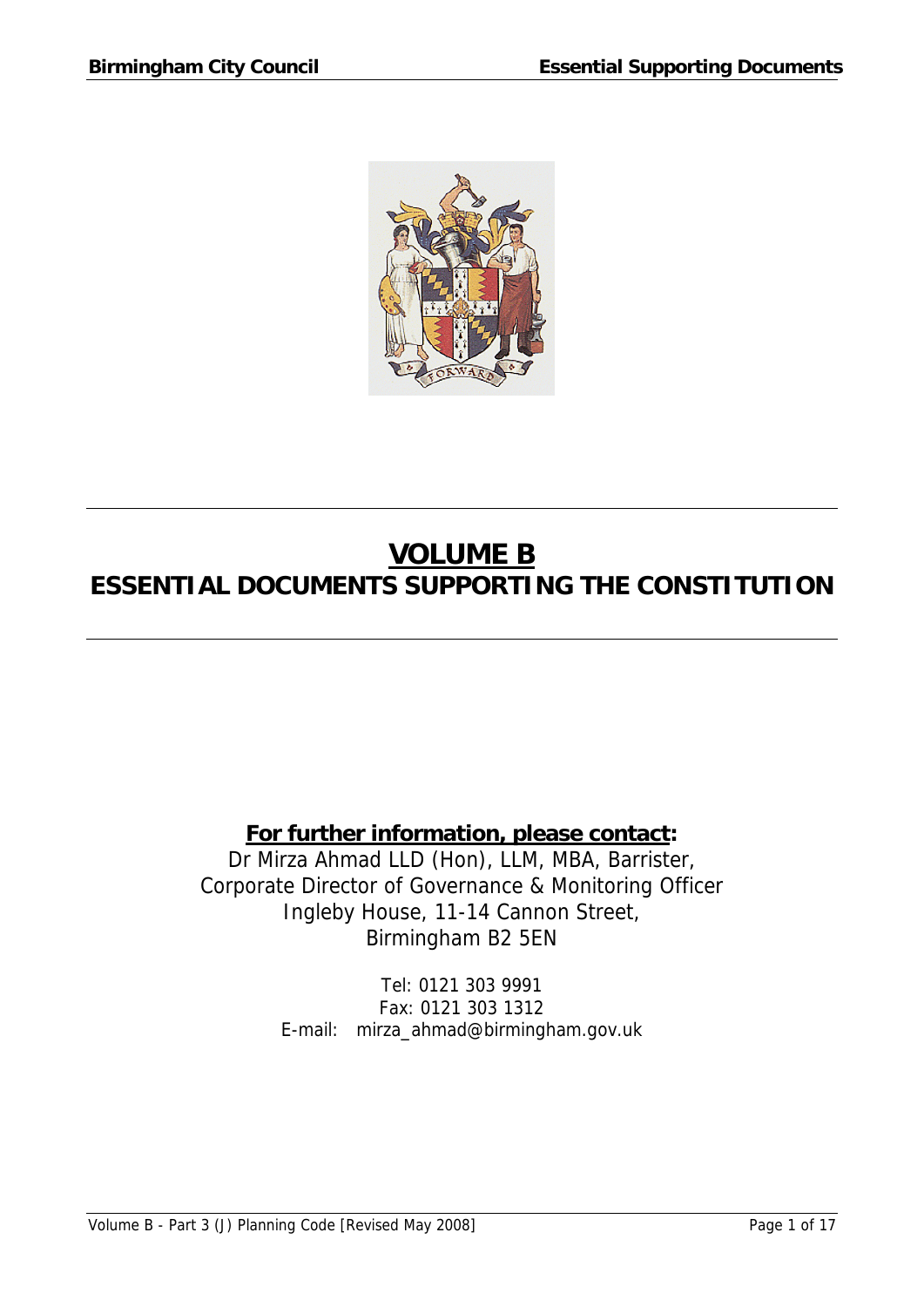### **VOLUME B**

## **ESSENTIAL DOCUMENTS SUPPORTING THE CONSTITUTION**

## **TABLE OF CONTENTS**

#### **Part 1 – Summary and Frequently Asked Questions**

#### **Part 2 - Standing Orders and Other Essential Procedures of the Council**

A. Council Standing Orders

- Section 1: Full Council Meetings
- Section 2: Conflict Resolution
- Section 3: Committee Meetings
- B. Standing Orders relating to Contracts
- C. Financial Regulations
- D. Access to Information Procedure Rules
- E. Budget and Policy Framework Procedure Rules
- F. Executive Procedure Rules
- G. Overview and Scrutiny Procedure Rules
- H. Employee Procedure Rules
- I. Scheme of Delegation to Officers
- J. Policy Framework Plans and Strategies
- K. Head of Paid Service, Monitoring Officer and Chief Financial Officer Delegations

#### **Part 3 - Codes of Conduct, Protocols and Related Guidance**

- A. Birmingham City Council's Code of Conduct for Members
- B. General Guidance on the Code of Conduct for Members
- C. Guidance Note on the use of Council facilities, printing & postage
- D. Independent Remuneration Panel
- E. Members' Allowances Scheme
- F. Member/Officer Relations Protocol
- G. Monitoring Officer Protocol
- H. Code of Conduct for Officers
- I. Whistleblowing Code

#### **J. Planning Code of Practice for Councillors and Officers**

#### **Part 4 – Internal Working Practices**

- A. A Layman's Guide to the Constitution
- B. Overview and Scrutiny Guidance Notes
- C. Current Management Structure
- D. Guide to Constitutional Issues Relating to District Committees
- E. Cabinet Member Briefing

#### **Part 5 - Other Relevant Information**

- A. Letter from the Provincial Grand Lodge of Warwickshire (2/8/04)
- B. Letter from the Standards Board for England (4/10/04)
- C. Capital and Revenue Project Decision-Making Matrix (March 2008)
- D. Executive Decision-Making Reports Templates and Guidance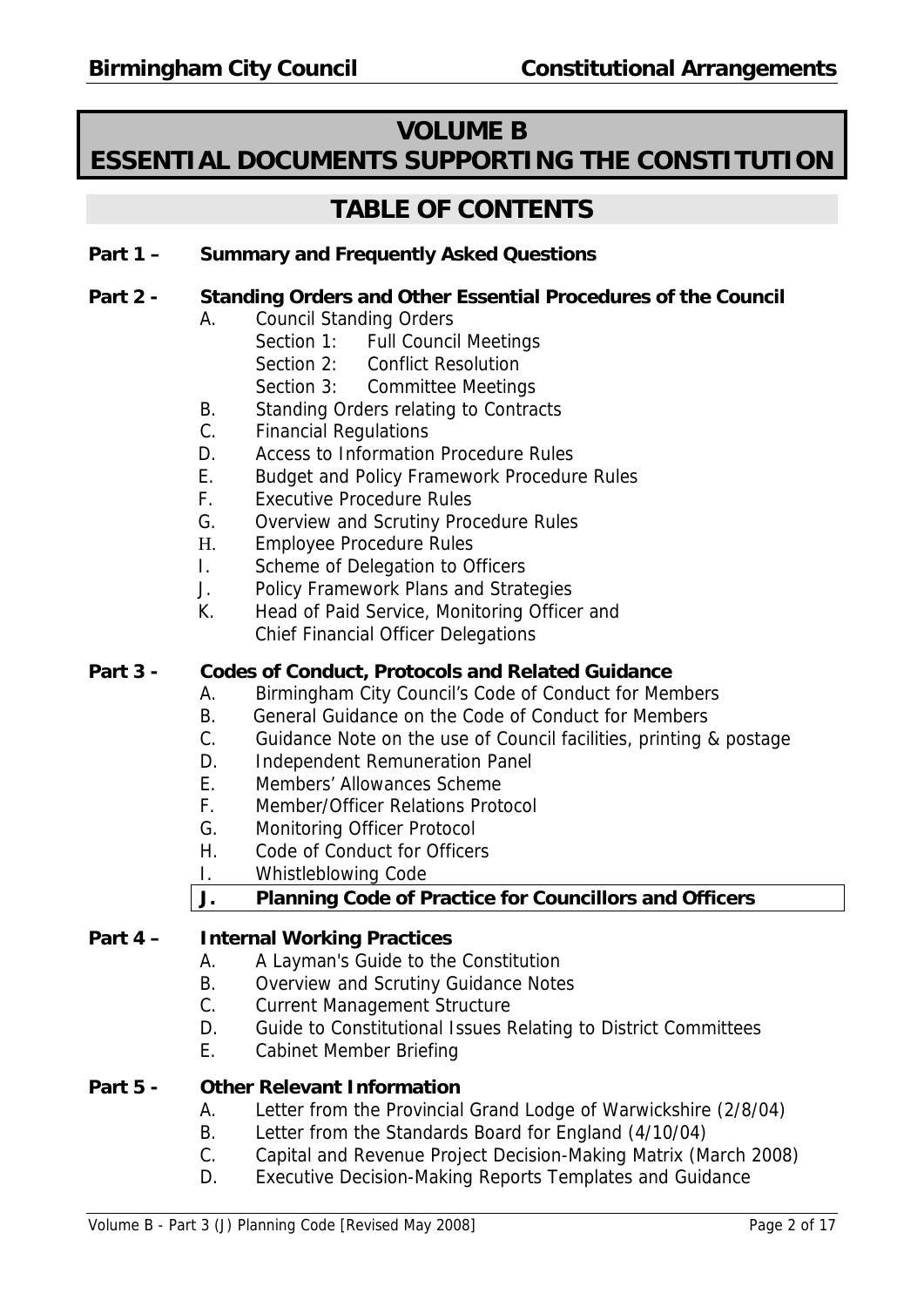## **J. PLANNING CODE OF PRACTICE FOR COUNCILLORS AND OFFICERS**

#### **1. PURPOSE OF THIS CODE**

- 1.1 This Planning Code of Practice ('the Planning Code') has been prepared to guide members and officers in the discharge of the City Council's statutory planning functions. This Code will also inform potential developers and the public generally of the high standards of ethical conduct adopted by the Council in the exercise of its planning powers.
- 1.2 The Planning Code is in addition to Birmingham's Code of Conduct for Members, which was adopted by the City Council on  $8<sup>th</sup>$  January 2002 and the Local Government Association's Code of Conduct on Planning matters – Probity in planning the role of Councillors and Members. For the avoidance of doubt, when an Executive Member attends and participates in the decision-making of the Planning Committee, s/he does so as a Member of the Committee and not as a Member of the Executive. Accordingly, s/he must, along with other Members of the Committee, exercise an independent mind on issues before the Committee.
- 1.3 The provisions of this Planning Code are designed to ensure that planning decisions are taken on proper planning grounds, are applied in a consistent and open manner and that Members and officers making such decisions are held accountable for those decisions. The Planning Code is also designed to assist Members and officers in dealing with approaches from property owners.
- 1.4

 If you have any doubts about the application of this Planning Code, you should seek early advice, preferably well before any meeting takes place from the Director of Planning and Regeneration and/or the Corporate Director of Governance.

#### **2. CONTEXT**

- 2.1. Planning is not an exact science. Rather it relies on informed judgement within a firm policy context. It is often highly contentious because its decisions affect the daily lives of everyone and the private lives of individuals, landowners and developers. This is heightened by the openness of the system (it actively invites public opinion before taking decisions) This is reinforced by the legal status of development plans and decision notices. It is essential, therefore, that the planning process is characterised by open and transparent decision-making.
- 2.2 One of the key purposes of the planning system is to ensure development takes place through a framework whereby the public interest is well represented at every point from the preparation of Development Plans and policies, the determination of planning applications and in undertaking enforcement action. In performing this role, planning necessarily affects land and property interests, particularly the financial value of landholdings and the quality of their settings.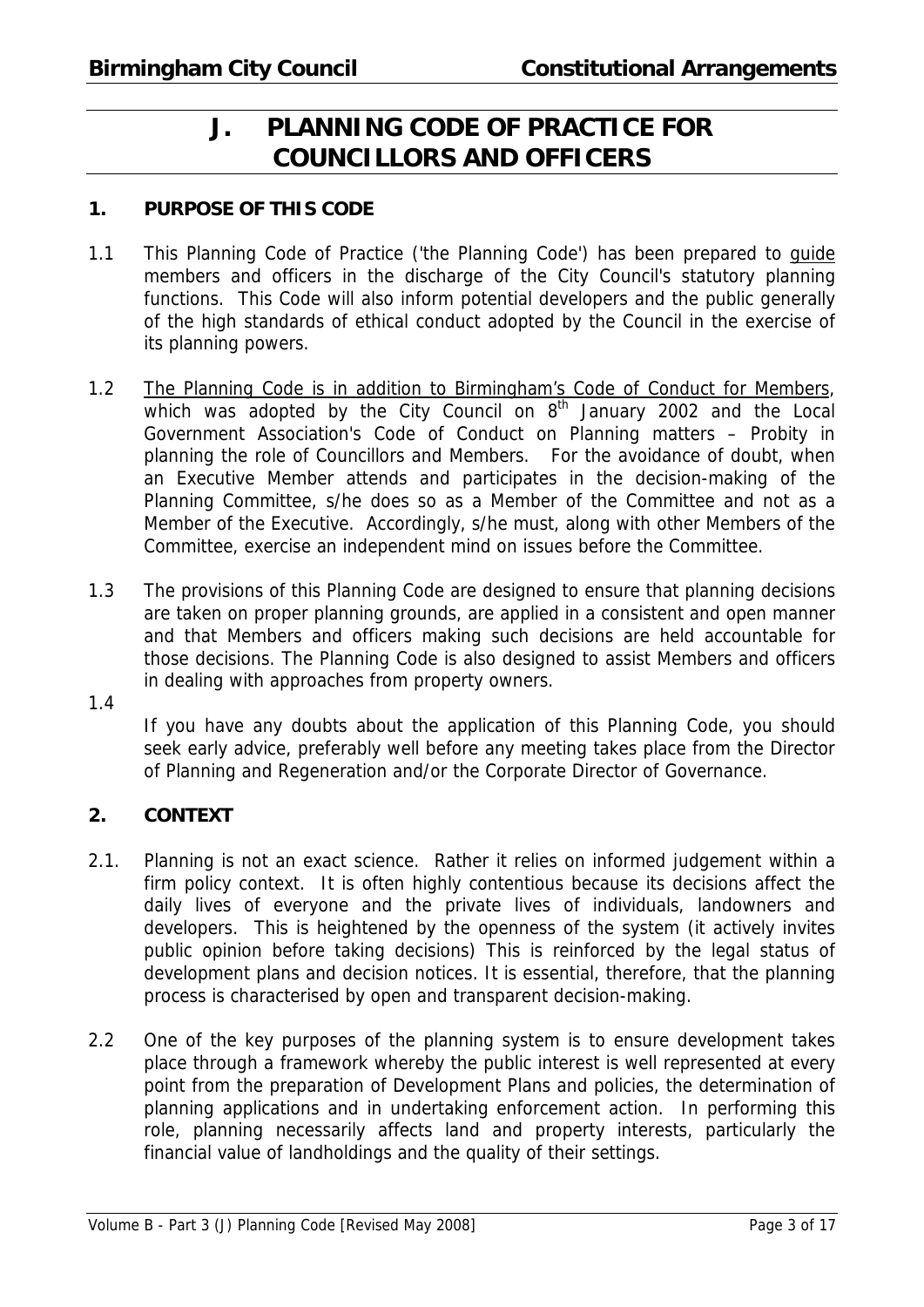It is important, therefore, that planning authorities should make planning decisions affecting these interests openly, impartially, with sound judgement and for justifiable planning reasons. The process should leave no grounds for suggesting that a decision has been partial, biased or not well-founded in any way.

- 2.3 This Planning Code applies to both Councillors and planning officers who become involved in operating the planning system – it is not therefore restricted to professional town planners and Planning Committee members. The successful operation of the planning system relies on mutual trust and understanding of each other's role. It also relies on both Members and Officers ensuring that they act in a way which is not only fair and impartial but is also clearly seen to be so.
- 2.4 The introduction of the Human Rights Act 1998 has led to comment about its implications for the planning system, and in particular, compliance with Article 6 of the European Convention on Human Rights. Article 6 is concerned with guaranteeing a right to procedural fairness, transparency and accountability in the determination of civil rights and obligations. The Local Government Association, with JUSTICE, has provided a guide 'Deciding rights – applying the Human Rights Act to good practice in local authority decision-making'. The guidance comments that:-

"The implementation of Article 6 should not be considered a particularly burdensome or onerous obligation. In many instances, current good practice coupled with the availability of an appeal procedure will meet the requirements of the Article. Ensuring that decisions are properly recorded and supported by adequate reasons are examples of good practice which will be encouraged by the introduction of Article 6".

2.5 The Human Rights Act, therefore, provides additional safeguards for citizens, encourages the application of best practice and local authorities have nothing to fear from its application.

#### **3. GENERAL PLANNING CONSIDERATIONS**

- 3.1 The Council's Executive is responsible for preparing and adopting the Statutory Unitary Development Plan, Local Action Plans, Development Briefs and other forms of Supplementary Planning Guidance. Members of the Planning Committee, when determining planning applications, must have regard to the Council's policies contained in the Unitary Development Plan Government Guidance and Supplementary Planning Guidance adopted by the City Council together with other material considerations. Where this is relevant, applications must be determined in accordance with the Plan unless material considerations indicate otherwise.
- 3.2 Birmingham City Council's Code of Conduct for Members (adopted on 8<sup>th</sup> January 2002 and revised October 2007) must be complied with throughout the decision making process, which includes mandatory requirements with regard to personal and prejudicial interests. Further General Guidance on Birmingham's Code of Conduct, along with the Member / Officer relations Protocol and the Monitoring Officer Protocol, was adopted by the City Council on  $10<sup>th</sup>$  September 2002. These documents are available on the website.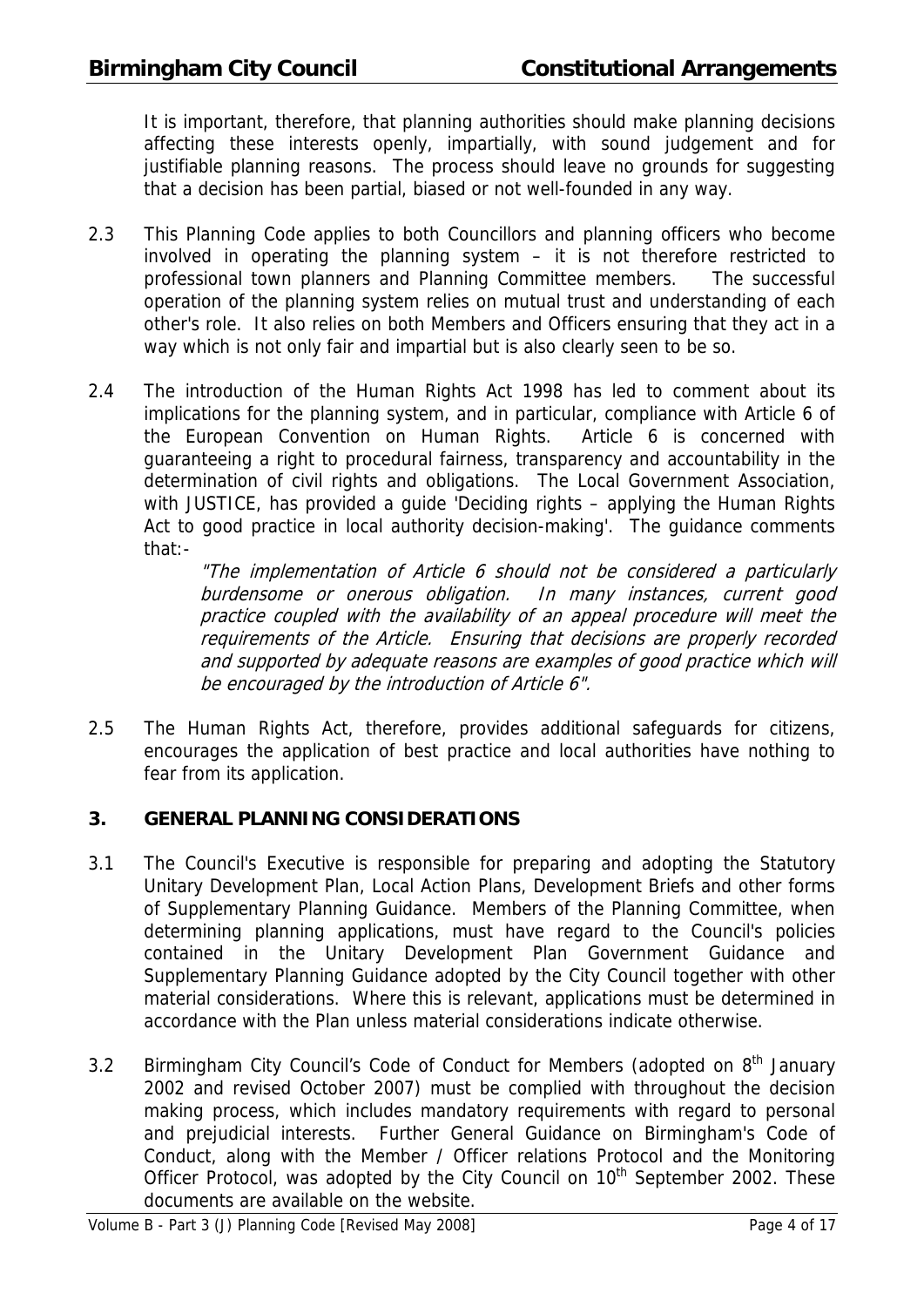In brief, planning decisions should not be influenced by personal or prejudicial interests of Councillors (including the interests of his/her relative(s) or friend(s)) or because of undue pressure exerted by applicants, agents or third parties.

- 3.3 The responsibility for declaring a personal or prejudicial interest rests with individual Members and officers of the Council. This Planning Code outlines further rules applicable to the planning process in Birmingham.
- 3.4 Councillors and officers have different but complementary roles. Both serve the public but Councillors are responsible to the electorate, whilst officers are responsible to the Council as a whole. This applies equally to traditional forms of political management based on committees and to models based on forms of executives or elected mayors. Officers advise Councillors and the Council and carry out the Council's work. They are employed by the Council, not by individual Councillors, and it follows that instructions may only be given to officers through a decision of the Council, the executive or a committee. A successful relationship between Councillors and officers can only be based upon mutual trust, respect, courtesy and understanding of each others positions. This relationship, and the trust which underpins it, should never be abused or compromised.
- 3.5 Both Councillors and officers are guided by codes of conduct. Birmingham's Code of Conduct for Members, supplemented by guidance from the Standards Board and Birmingham's Standards Committee, provides standards and guidance for Councillors. Employees will be subject, in due course, to a statutory Employees' Code of Conduct. In the meantime, employees are subject to a voluntary Code of Conduct produced by the former Local Government Management Board. In addition, staff who are Chartered Town Planners are guided by the Royal Town Planning Institute's (RTPI) Code of Professional Conduct, breaches of which may be subject to disciplinary action by the Institute. However, not all planning officers are members of the RTPI and it has, therefore, been recommended to the Director of Planning and Regeneration that the Code of Professional Conduct (or those parts of it which are relevant) should be adopted as a basis of conduct for all planning and enforcement officers involved in the planning process. In addition to these codes, a Council's standing orders set down rules which govern the conduct of Council business.
- 3.6 Birmingham's Code of Conduct for Members sets out the requirements on Councillors in relation to their conduct. It covers issues central to the preservation of an ethical approach to Council business, including the need to register and declare interests, but also appropriate relationships with other Members, staff and the public, which will impact on the way in which Councillors participate in the planning process. Of particular relevance to Councillors serving on the Planning Committee or Executive, or who become involved in making a planning decision is the requirement that a Member: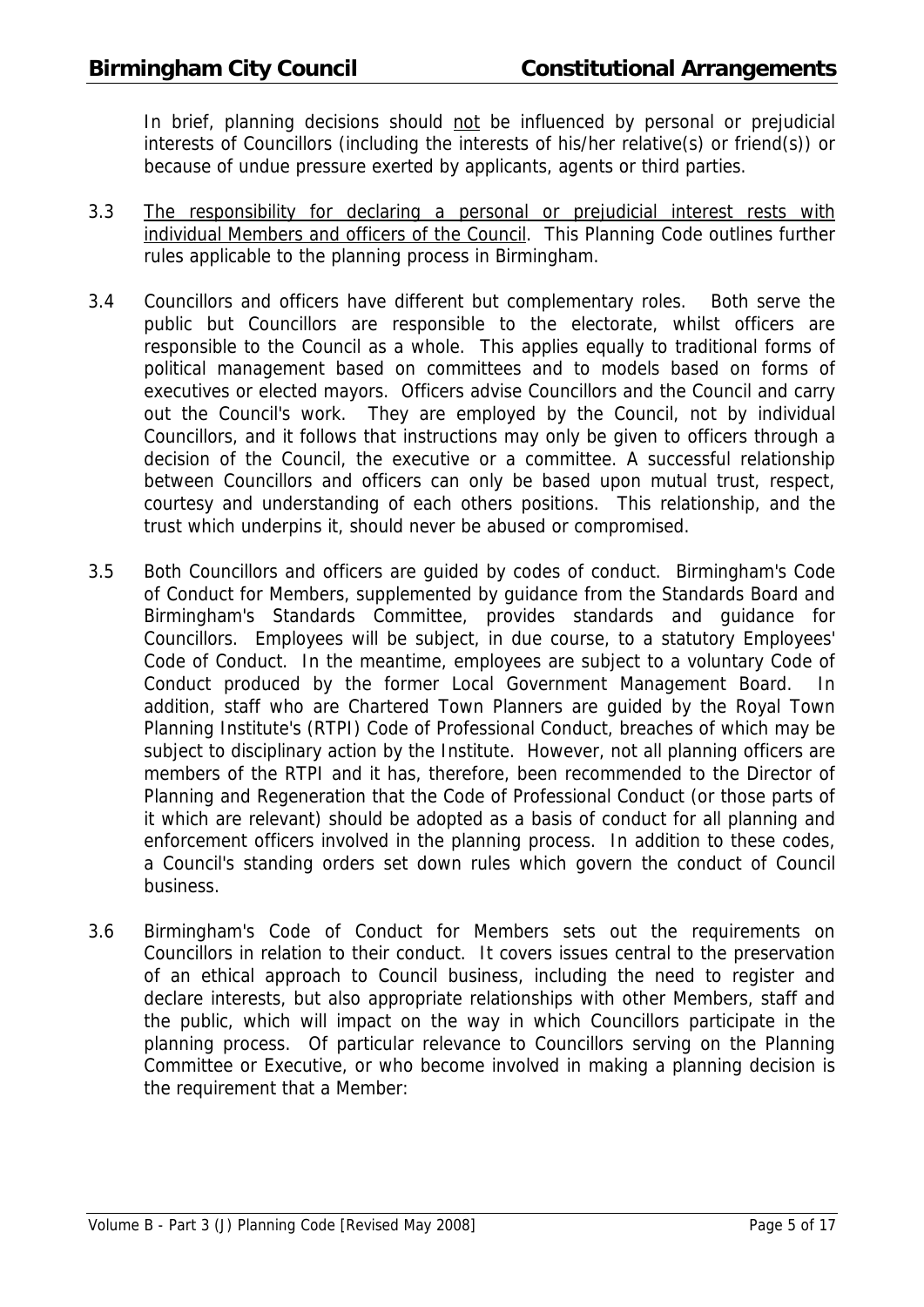At Paragraph 6(a) of the current Code of Conduct for Members:-

"must not use or attempt to use their position as a Member improperly to confer on or secure for themselves or any other person, an advantage or disadvantage."

- 3.7 The basis of the planning system is the consideration of private proposals against wider public interests. Much is often at stake in this process, and opposing views are often strongly held by those involved.
- 3.8 From time to time applicants may submit confidential information for example a financial appraisal in support of an application. Such appraisals will be taken into account in relation to determination of the application but such information due to its confidential nature should not be disclosed to third parties and members of the public.

#### 3.9 Public Speaking

During public speaking at Planning Committee, the following should not occur:-

- Members should not cross-examine members of the public at any time;
- Members should not ask leading questions of officers or members of the public as by way of introducing new facts to the debate;
- Members should only ask relevant planning-related questions; and
- late evidence should not be introduced by speakers at Committee.

#### 3.10 Conflicts of Interest

Quite often, varied professions are represented at Planning Committee, which have a greater probity risk for planning, i.e. Estate Agents, Property Developers, or local landowners. It should be noted that these members in general are more likely than others to be uncomfortable in the role of planning committee member by the combined pressures of their local business interests, the ward member advocate role, and the constraints of the planning system. The potential property-related background may also give rise to a perception by the public that they are more likely to be in favour of the development, even where they are determining cases completely impartially. In order to minimise the risk for the Council and the Member concerned, the member in question should discuss their position carefully with the Director of Planning and Regeneration and Monitoring Officer for the Council, to see whether it would be suitable for him/her to become a member of Planning Committee.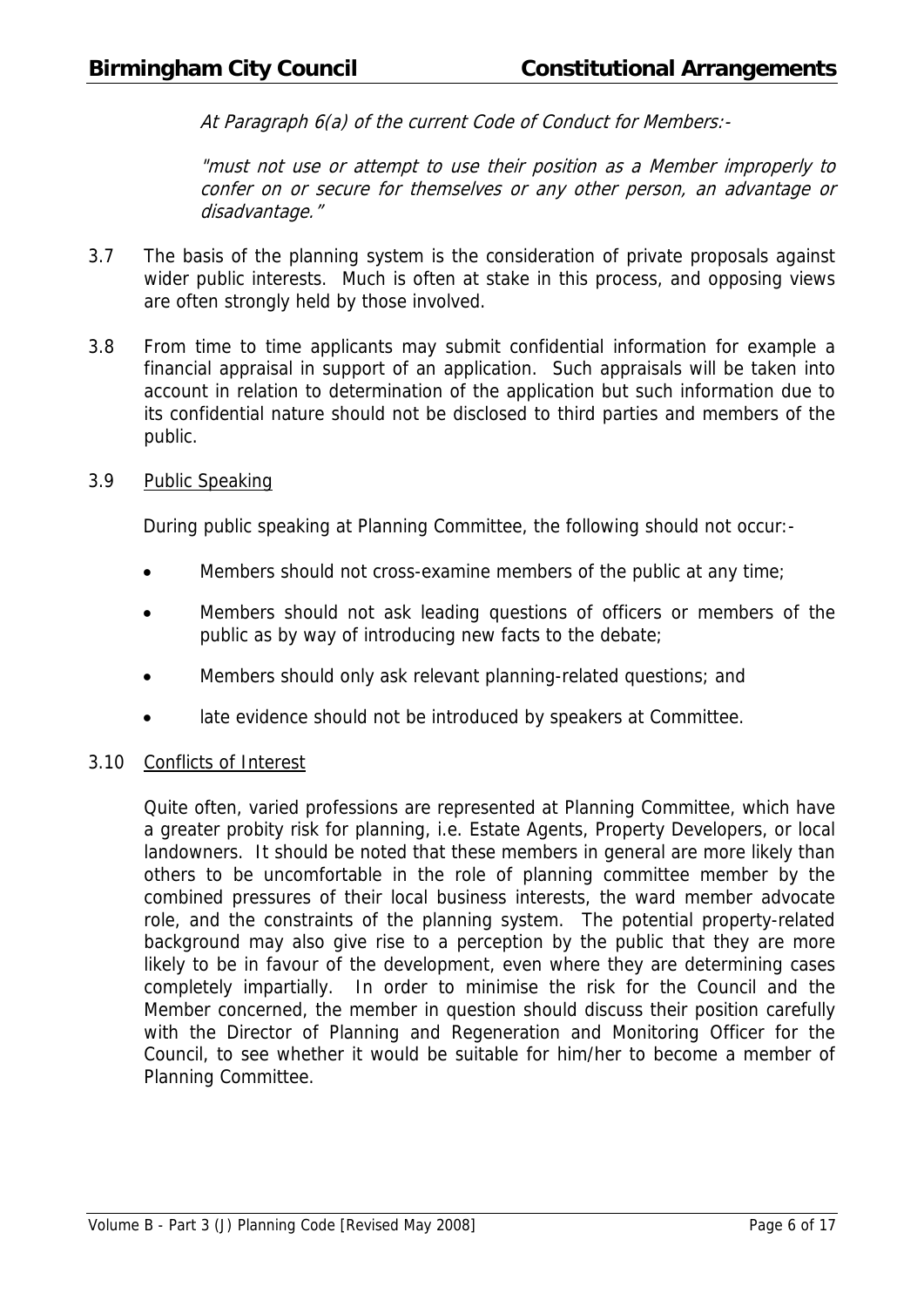#### **4. LOBBYING AND ATTENDANCE AT PUBLIC MEETINGS**

#### **General**

- 4.1 Given the requirement that Members of the Planning Committee should exercise an independent mind to planning applications in accordance with the relevant planning considerations, Members must not favour any person, company, group or locality. Members can, of course, form a personal opinion on planning applications but they are strongly advised not to publicly commit themselves to a particular point of view on a planning application prior to its full consideration at the Council's Planning Committee, as to do so could be perceived by others as the Member having closed his/her mind to hearing all the relevant planning considerations and/or other relevant considerations. If that were to happen, s/he should be asked by the Chairman of the Committee, the Director of Planning and Regeneration and/or the Monitoring Officer (or their representatives) not to:-
	- (a) take any further part in the consideration of the application; and
	- (b) vote on the application.

This can only be transparently demonstrated by the relevant Member not attending the meeting or leaving the Committee Room in order to ensure the integrity of the whole planning and decision-making processes. Members should, in particular, notify Committee of any approach by any group, person or company prior to the discussion of the relevant matter.

- 4.2 Members of the Committee who may be involved in the determination of a planning application are, of course, free to listen to a point of view about a planning proposal, give procedural advice and agree to forward any comments, but should then refer the person to officers. Members in this situation must not indicate (or give the impression of) supporting or opposing a proposal or declare their voting intention before the matter has been fully reported by the Director of Planning and Regeneration to the Committee. To do so without all relevant information and views would be held to be unfair and will prevent any further involvement by the Member in consideration of the planning application**.**
- 4.3 Whilst Members involved in making decisions on planning applications may begin to form a view as more information and opinions become available, a decision can only be taken by the Planning Committee after all available information is to hand and has been duly considered. In this regard, any political group meetings prior to the Committee meeting should not be used to determine how Councillors should vote. Decisions can only be taken after full consideration of the Director of Planning and Regeneration's report and information and consideration at the Planning Committee.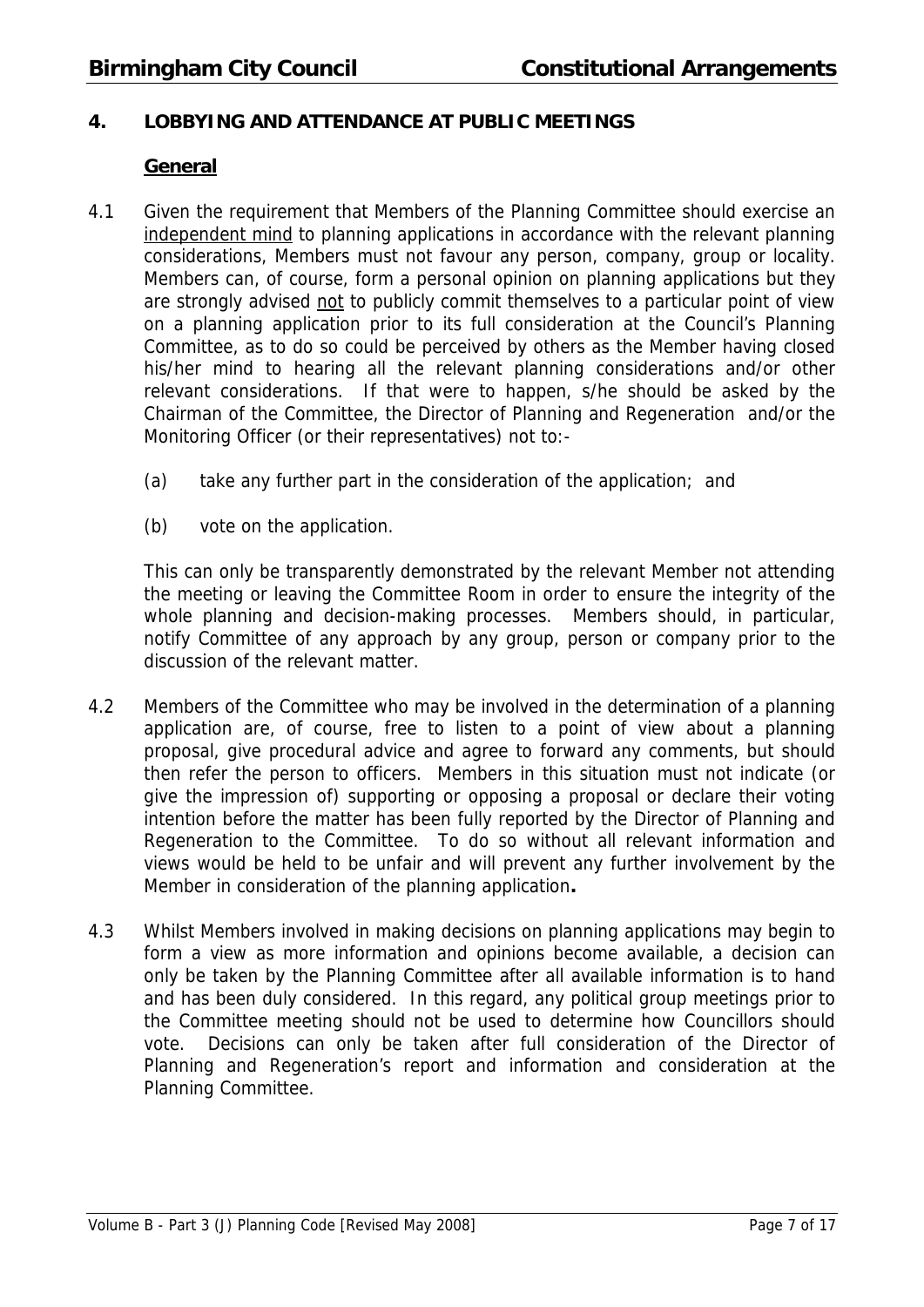- 4.4 The Chairman of the Planning Committee should attend a briefing with officers prior to a Committee, to help give an effective lead in the Committee. Such a briefing with officers will be available to other party spokespersons on the Committee if requested.
- 4.5 Councillors involved in decision making on planning applications should not, whether orally or in writing, organise support or opposition to a proposal, lobby other Councillors, act as advocate or put pressure on officers for a particular recommendation. However, other Councillors (who are not part of the development control decision making process) within that Committee Member's Ward, can make written representations to the Planning Committee.
- 4.6 If a Member involved in determining planning applications has responded to lobbying by openly advocating a particular course of action prior to the full report of the Director of Planning and Regeneration to a Committee meeting(and there may be particular local circumstances where this is considered appropriate) that Councillor should declare an interest in that particular application, and leave the Committee meeting whilst any discussion is taking place and not take any further part in the decision making process on that application
- 4.7 Members involved in determining planning applications who find themselves in a lobbying situation may wish to take steps to prevent this happening, and explain to relevant members of the public or applicants that whilst they can listen to what is being said, they are constrained by law and the relevant Codes of Conduct from expressing a firm point of view or an intention to vote one way or another.
- 4.8 Where Members involved in the determination of planning applications are in attendance at public meetings or Ward meetings they may listen to the debate on current planning applications and may provide advice about procedures involved in determining an application. Where Members find it appropriate to express a view on an application in such meetings, they should then declare an interest when the matter is discussed at a future Planning Committee. Members should then respond as in 4.6.
- 4.9 A Planning Committee Member who represents a Ward affected by an application may be faced by considerable lobbying from people living in the area or applicants. If the Member responds to lobbying by deciding to go public in support of a particular outcome – or even campaigning actively for it – it will be very difficult for that Member to argue convincingly, when the Committee comes to take a decision on the application, that he or she has carefully weighed the arguments presented – perhaps in some respects for the first time – at the meeting. Whilst in most circumstances this would not amount to a prejudicial interest in terms of Birmingham's Code of Conduct for Members, the proper course of action for such a member would be to make an open declaration, not vote and leave the Committee Room.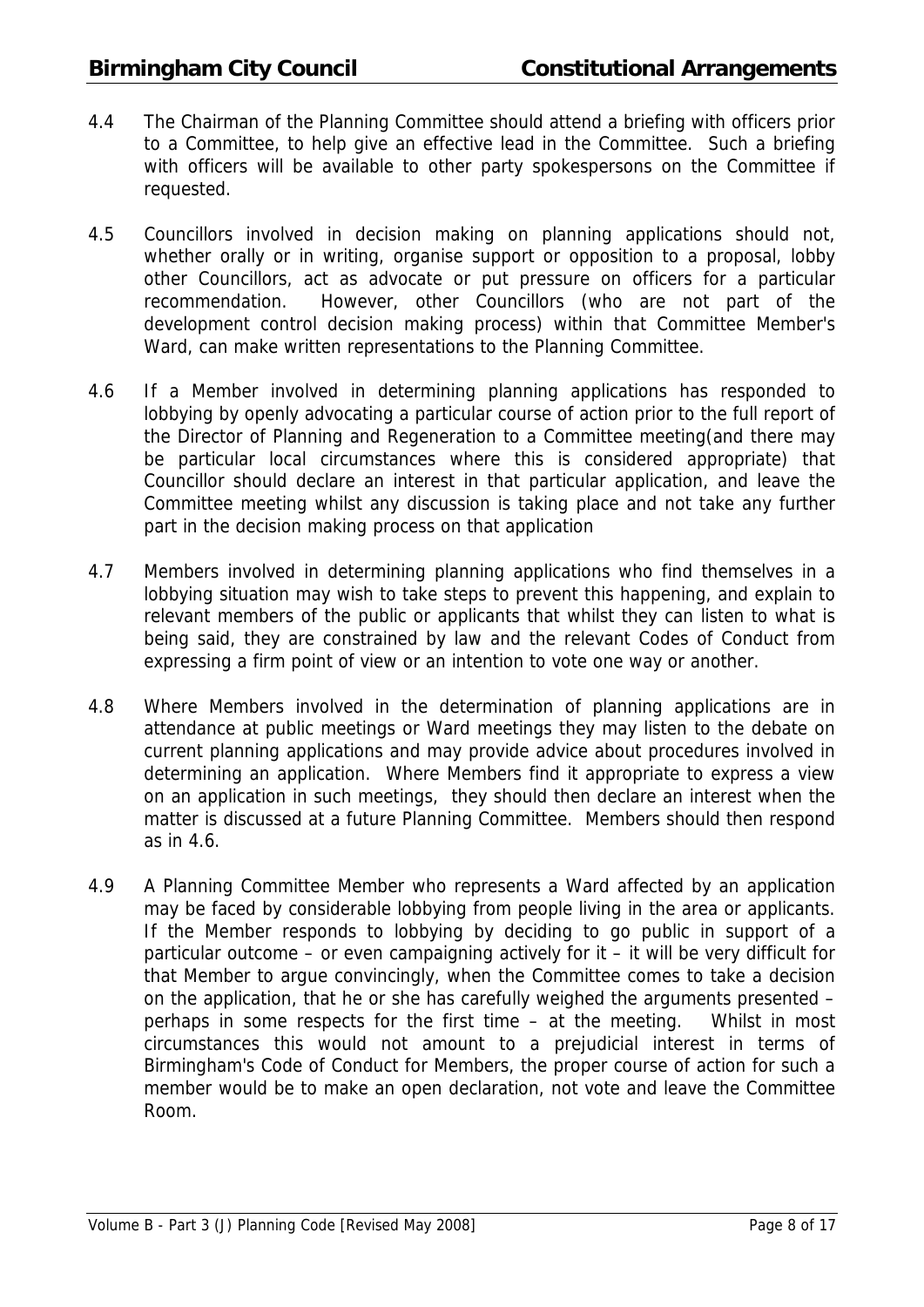#### 4.10 Members Predetermination of Planning Applications

Central to the determination of planning applications at Planning Committee is the principle that members who determine planning applications should come to Committee with an open mind, and be ready to hear and consider all sides relating to the application. It is important that no member comes to committee with a predetermined decision on any application. To do so otherwise increases the risk of the Council decision being successfully challenged in the Courts. If a member is not sure of this requirement on any applications, s/he should discuss the matter with the Monitoring Officer (or his representative) well before the Committee Meetings.

#### Dealing with Correspondence

4.12 Members of the Planning Committee and Executive often receive correspondence from constituents, applicants and developers asking them to support or oppose a particular proposal. Members should forward a copy of the correspondence to the Director of Planning and Regeneration or inform him at the Planning Committee if time is short. Merely forwarding the correspondence onto the relevant officer would not prevent the Member being involved in determining the application. However, condoning a point of view in advance of all the planning considerations of a proposal being fully reported to the Committee by the Director of Planning and Regeneration will prevent a Member taking part in the determination of an application. If this is the case, Members should respond as in 4.9

#### Pre-Application Discussions

- 4.13 Officers when involved in pre-application discussions should always act fairly to all and completely impartially by providing accurate advice and assistance when required or requested by the general public, developers or Members. A written record of all such discussions must be retained on the planning file. Officers should take careful note of Section 4.16 of this Code .
- 4.14 To maintain impartiality, it is preferable that Councillors do not take part in preapplication discussions. Should there be occasions when Councillors are involved, they should be advised by the appropriate officers of the Council, which should always include a senior planning officer. The involvement of Councillors in such discussions will be recorded as a written file record of the meeting.

 If a Member fails to act impartially in any way i.e. by expressing support for such an application, Members should respond as in 4.6

4.15 Occasionally, the Chairman of the Planning Committee or other Members may be invited to attend pre-application discussions by an applicant. Where Members have chosen to accept an invitation, any discussion will be on a without prejudice basis accompanied by an officer and a written note taken. If any gifts and hospitality in excess of £25 is offered, given or refused by a Member, then within 28 days of such event happening the Member must submit the relevant form for the statutory register maintained for such purposes by the Monitoring Officer (i.e. the Corporate Director of Governance).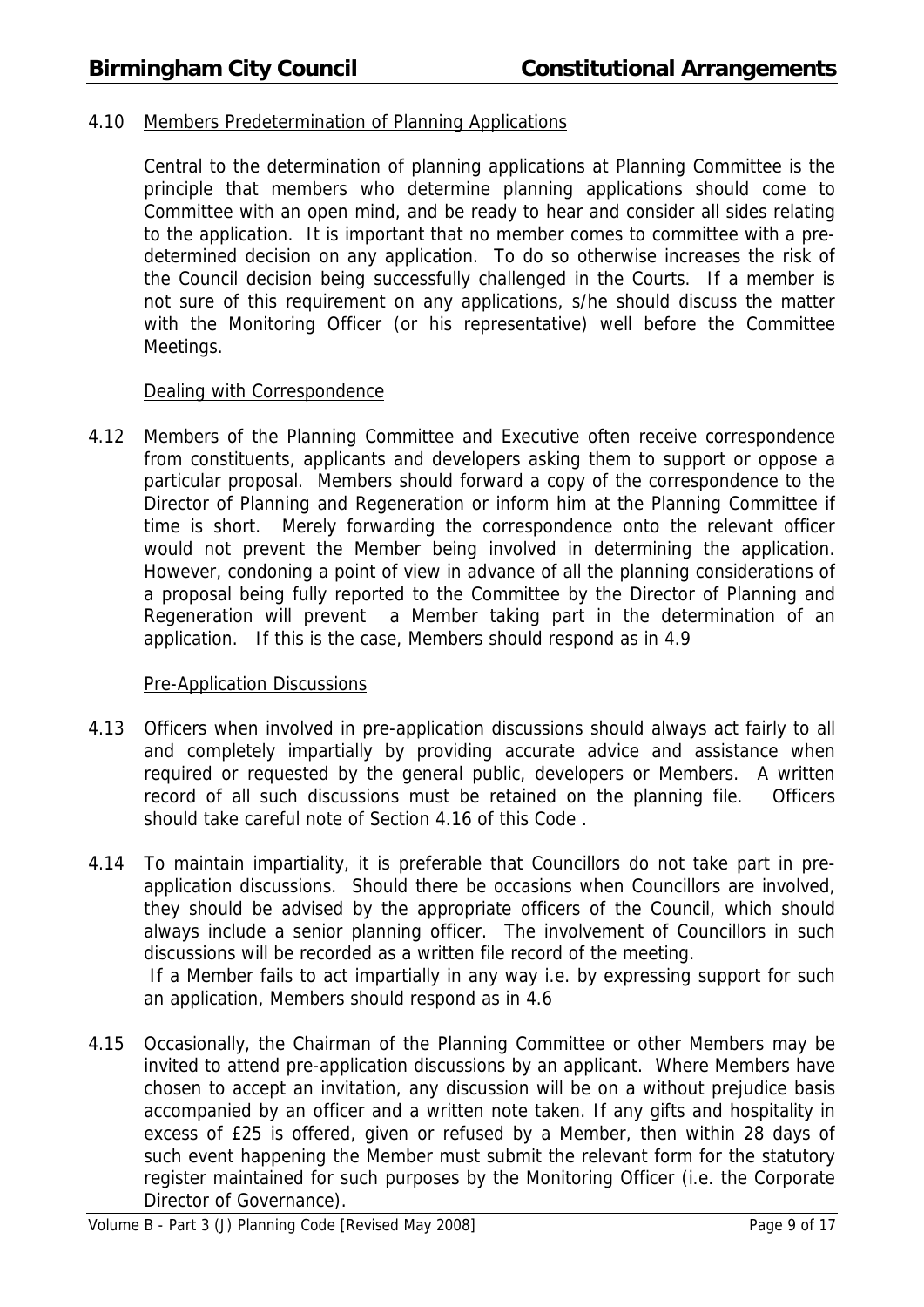A copy of the form is available from the Council's website (as an Annex to the "General Guidance on the Code of Conduct for Members"). Declarations of gifts and hospitality received over the last three years rolling period must also now be declared at the relevant Committee meeting.

- 4.16 In order to avoid giving any wrong perceptions, pre-application discussions should take place within clear guidelines. Although the term 'pre-application' has been used, the same considerations should apply to any discussions which take place before a decision is taken or an application is submitted to the City Council:
	- it should always be made clear at the outset that the discussions will not bind a Council to making a particular decision and that any views expressed are personal and provisional. By the very nature of such meetings not all relevant information may be at hand, nor will formal consultations with interested parties have taken place;
	- advice should be consistent and based upon the development plan and material planning considerations including relevant PPG and SPG. There should be no significant difference of interpretation of planning policies amongst planning officers. In addition, all officers taking part in such discussions should make clear whether or not they are the decision-maker;
	- a written note should be made of all meetings. At least one officer should attend such meetings and a follow-up letter is advisable at least when documentary material has been left with the Council. A note should also be taken of potentially contentious telephone discussions.

#### Site Visits by Members with Officers

- 4.17 The deferral of an application for a site visit should not be on the basis of exposing members of the Planning Committee to local opinion, but should be on sound and proper planning reasons, which shall be recorded in the minutes of the meeting.
- 4.18 Under the Chairman's guidance the role of the Planning Officer attending the site visit will be:
	- (a) to brief Members on the planning applications(s) the subject of the visit and explain the reasons why the application was deferred for a visit;
	- (b) to ensure that the views of all interested parties are heard by all Members on the site visit and accurately recorded. Officers will prepare a written report of the site visit which will be taken back to Planning Committee to form the basis of a further discussion at a subsequent meeting.
- 4.19 The Chairman (or Member chairing the visit) shall explain the purpose of the visit and how it will be conducted to all persons present at the site visit.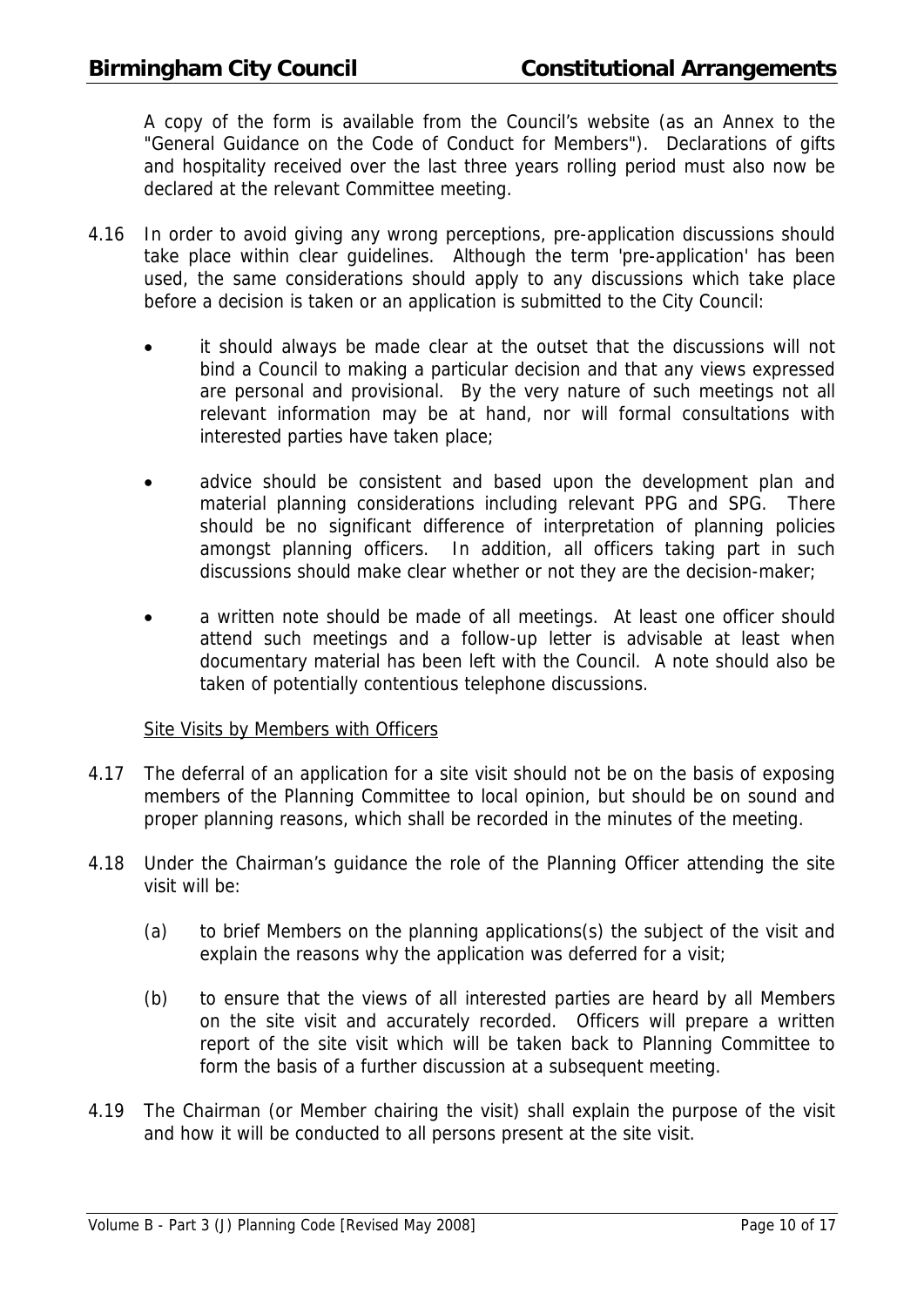- 4.20 Officers shall ensure, where practical, that applicants, Members and interested parties are invited to attend the visit and that they are able to view all key parts within or adjoining the site.
- 4.21 The purpose of a site visit conducted by Members and officers is to gain information relating to the land or buildings which are the subject of the planning application and which would not be apparent from the planning application to be considered by the Planning Committee. A site visit may also assist Members in matters relating to the context of the application in relation to the characteristics of the surrounding area, and is an opportunity to hear the views of the members of the public, applicants and other interested parties. Members should not express an opinion on the planning application or on its merits (or otherwise) at the site visit. Discussions on site visits shall be confined to the application as currently submitted.
- 4.22 Whilst on site visits, Members of Planning Committee shall keep together as a group and shall not engage individually in discussion with applicants or objectors. To ensure transparency of public dealing by Members, any question of the applicant(s) / objector(s) by the Planning Officer and/or Members must be made in the presence of the other parties (or their representatives if there is a large scale public interest).
- 4.23 Members and Officers are obligated not to waste Council resources and, as such, a site visit is only likely to be necessary if:
	- the impact of the proposed development is difficult to visualise from the plans and any supporting material, including photographs taken by officers (although if that is the case, additional illustrative material should have been requested in advance); or
	- there is good reason why the comments of the applicant and objectors cannot be expressed adequately in writing, or the proposal is particularly contentious.
- 4.24 Where there is substantial public interest in a proposal, the Council may invite representatives of the local community to visit the site so that they may point out all the areas of contention to Members of the Planning Committee and give their views. A separate public meeting may then be convened at a nearby venue so that the views of local residents and others affected by the proposal can be aired . A note of proceedings will be taken at these meetings and minutes kept as part of the official record .

Results of the site visit will be reported to the next available meeting of the Planning Committee and should any new material considerations have been identified the application will be deferred for a further report.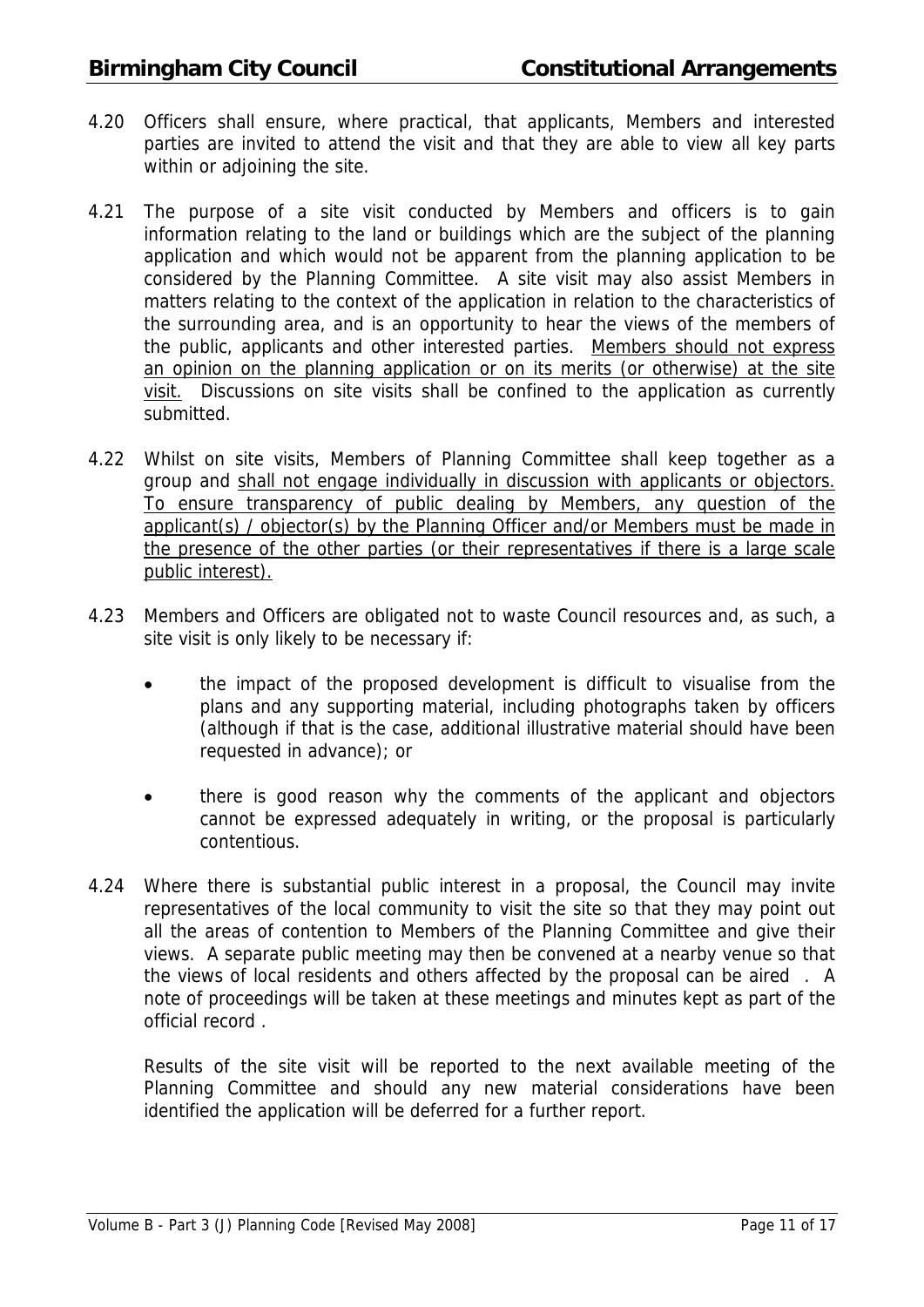#### The Role of Ward Councillors and MPs on Site Visits

- 4.25 Ward Councillors and MPs may attend and participate in site visits putting forward their point of view. However, the determination of planning applications rests solely with the Planning Committee and no indication should be given by Members of the Committee of the likely decision during the course of the site visit.
- 4.26 Prospective election candidates who are not already Members of the Council are welcome to attend a site visit on the same basis as members of the public.

#### **5. MEETINGS OF THE PLANNING COMMITTEE**

- 5.1 A clear distinction has to be drawn between a Member and an Officer attending a Public Meeting and their roles when they attend meetings of the Planning Committee.
- 5.2 No material revision to any planning application which might lead to a change in the recommendation of the Director of Planning and Regeneration shall be considered at Planning Committee unless it has been submitted at least 14 clear days before the relevant Planning Committee meeting, and has been the subject of a written report prepared by the Director of Planning and Regeneration.
- 5.3 When a planning application has been deferred following a resolution of "minded to approve" or "minded to refuse", contrary to the officer's recommendation, the Chairman shall put to the meeting a proposed statement of why the Director of Planning and Regeneration's recommendation for refusal or approval not considered acceptable to the Committee, which, when agreed by the Committee, will be formally recorded in the Minutes.
- 5.4 When a planning application has been deferred following a resolution of "minded to approve" "or minded to refuse", contrary to the officer's recommendation, then at the subsequent meeting the Director of Planning and Regeneration shall have the opportunity to respond both in a further written report and orally to the reasons formulated by the Committee for granting or refusing permission. If the Planning Committee is still of the same view, then it shall again consider its reasons for granting or refusing permission, and a summary of the planning reasons for that decision shall be given, which reasons shall then be formally recorded in the Minutes of the meeting.
- 5.5 A Member shall not vote in relation to any planning application unless he or she has been present in the meeting of the Planning Committee for the whole of the deliberations on that particular application.
- 5.6 Discussions between a potential applicant and a Planning Officer prior to the submission of an application can be of considerable benefit to both parties and is encouraged. However, it would be easy for such discussions to become, or to be seen, particularly by objectors, to become, part of a lobbying process on the part of the applicant.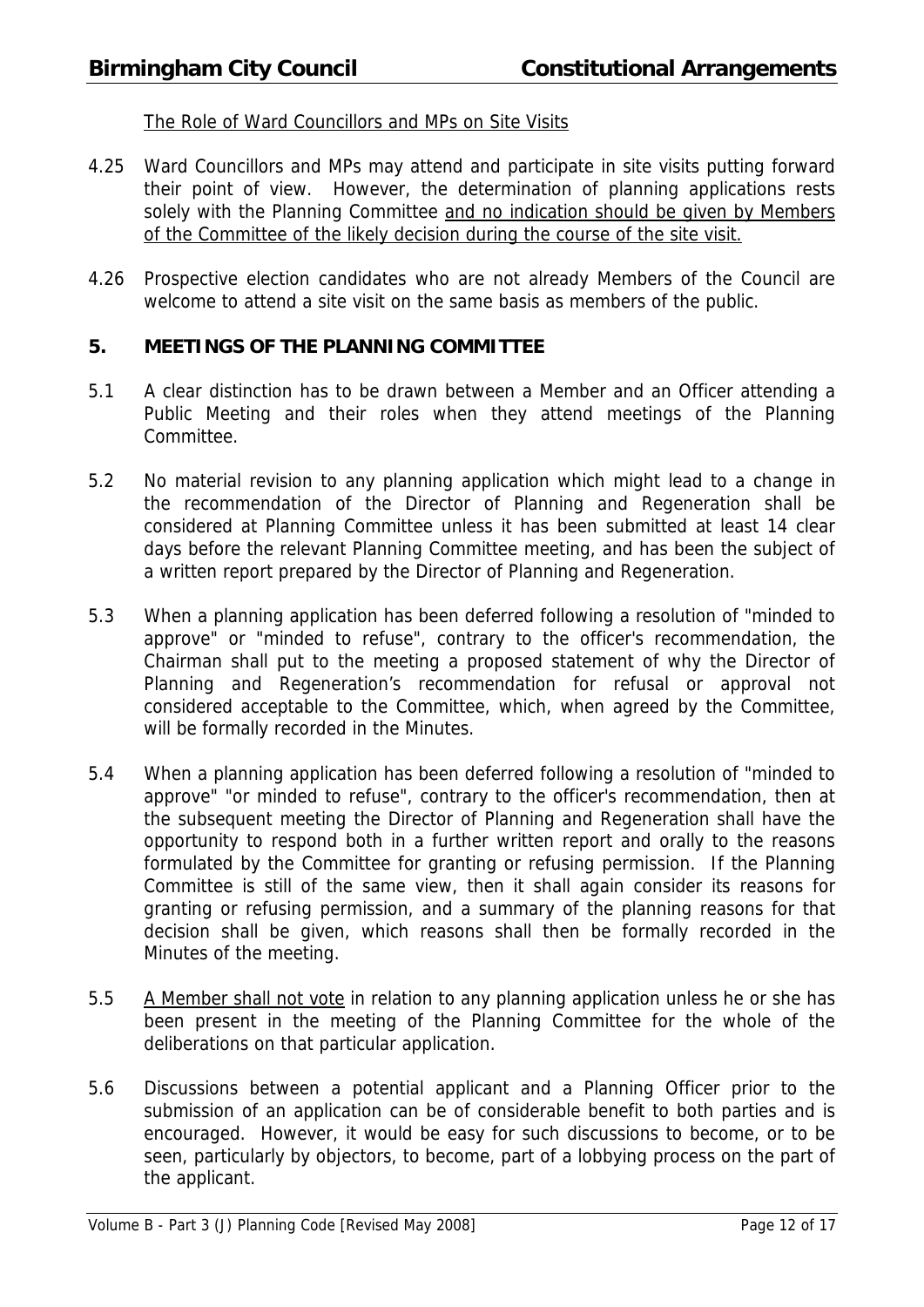It is important, therefore, that decisions in planning matters are seen to be taken in accordance with the provisions of the development plan and the Council's statutory duty under S54.A of the Town and Country Planning Act 1990. In that regard:-

- Reports should be accurate and cover, amongst other things, the substance of any objections and the views of those consulted, as recommended by the Local Government Ombudsman;
- Relevant information should include a clear exposition of the development plan, site or related history and any other material considerations;
- Reports should have a written recommendation of action. Oral reporting (except to update a report) should be avoided and carefully minuted when it does occur;
- Reports should contain technical appraisals which clearly justify a recommendation; and
- If the report's recommendation is contrary to the provisions of the development plan, the material considerations which justify the departure must be clearly stated.
- 5.7 Applications which are considered to be a material departure to the development plan must be identified as soon as possible. They must then be advertised as such, as required by Article 8 of the Town and Country Planning (General Development Procedure) Order 1995. Second, if it is intended to approve such an application, the material considerations leading to this conclusion must be clearly identified, and how these considerations justify overriding the development plan clearly demonstrated. The application may then have to be referred to the Secretary of State depending upon the type and scale of the development proposed. If the Director of Planning and Regeneration's report recommends approval of such a departure, the justification for this should be included, in full, in that report.
- 5.8 If the Planning Committee makes a decision contrary to the Director of Planning and Regeneration's recommendation, the officer should be given an opportunity to explain the implications of the contrary decision. The Courts have expressed the view that reasons for the contrary decision should be clear and convincing. The personal circumstances of an applicant will rarely provide such grounds. A notable exception is where planning policy allows for this, for example, the provision of a dwelling for an agricultural worker.
- 5.9 A senior legal officer should always attend meetings of the Planning Committee to ensure the probity and propriety of the planning and decision-making processes. Whilst authorities make extensive use of standard wordings for conditions, in the case of any conditions which Members may wish to add or amend, an officer should be asked to draft any such conditions and bring them back for approval at the subsequent meeting of the Planning Committee.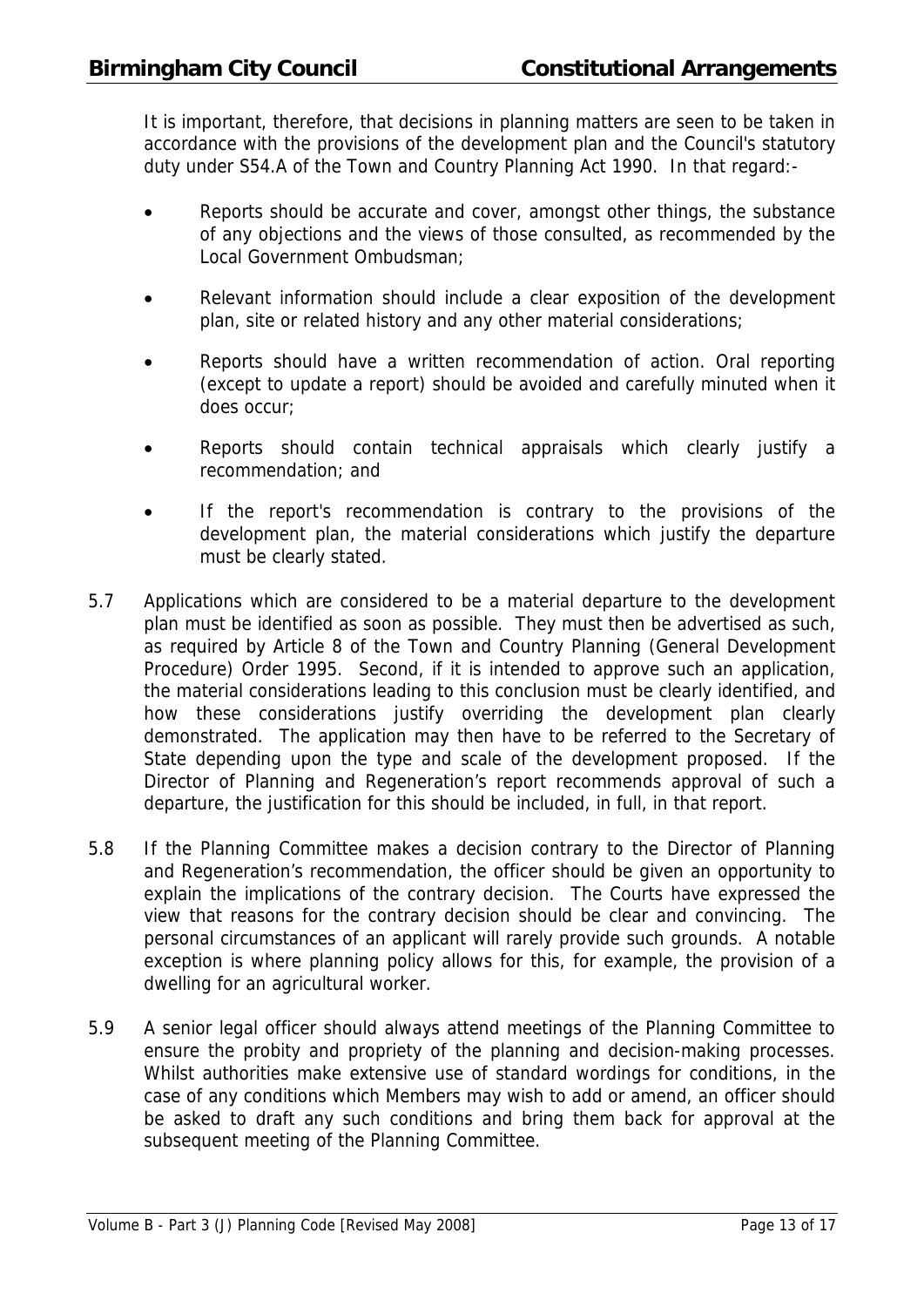#### Conflict : Ward Member v Planning Committee Roles, Chairmanship.

- 5.10 Councillors may be members of both the Conservation and Heritage Panel (CHP) and the Planning Committee. Their considerations at CHP are confined strictly to conservation matters. When a matter is to be considered by both bodies, these members may participate in discussion at CHP but not take part in any vote on the issues. Furthermore, these members should expressly dissociate themselves from any conclusion reached by CHP, even if reached without a formal vote. This is because when the item reaches the Planning Committee, members must be seen to consider impartially all the material considerations. Such members will be required to make a statement reflecting the above position at both CHP and Planning Committee. These statements will be minuted. If a member expresses a view - for or against - in respect of an application at the CHP or does not comply with the requirements of this paragraph, the member should respond as in paragraph 4.6.
- 5.11 Where there is any doubt as to the voting or of the actual counting of votes in relation to any particular application, clarification should be immediately sought by the Chairman prior to dealing with the next agenda item, by requesting from each member as to how they have voted, noting this and the member's name.
- 5.12 There can often be tensions between the Ward Member or local representative and the Planning Committee role; in this situation, the Member must separate the two roles. Members of Committee are free to act in the manner as indicated in paragraph 4.2, but any form of indication of a Member as to predetermination of an application will result in the Member responding as in paragraph 4.6. On occasions, Members may feel it necessary to act in their Ward role, and support a particular way in relation to an application. In adopting such a position, they no longer have an independent mind in relation to the application and must respond with paragraph 4.6.
- 5.13 Chairmanship The chairman should ensure
	- 5.13.1 Members' comments at Committee only relate to the planning merits of the application before them;
	- 5.13.2 reference at Committee to non-planning issues by the public / Members are discouraged;
	- 5.13.3 the cross-questioning of speakers should only take place if there is need for clarification of what a speaker has already outlined; and
	- 5.13.4 late evidence from public speakers Members and the public should be made aware that the late submission of evidence will not be permitted at Committee as late submission can lead to allegations of unfairness.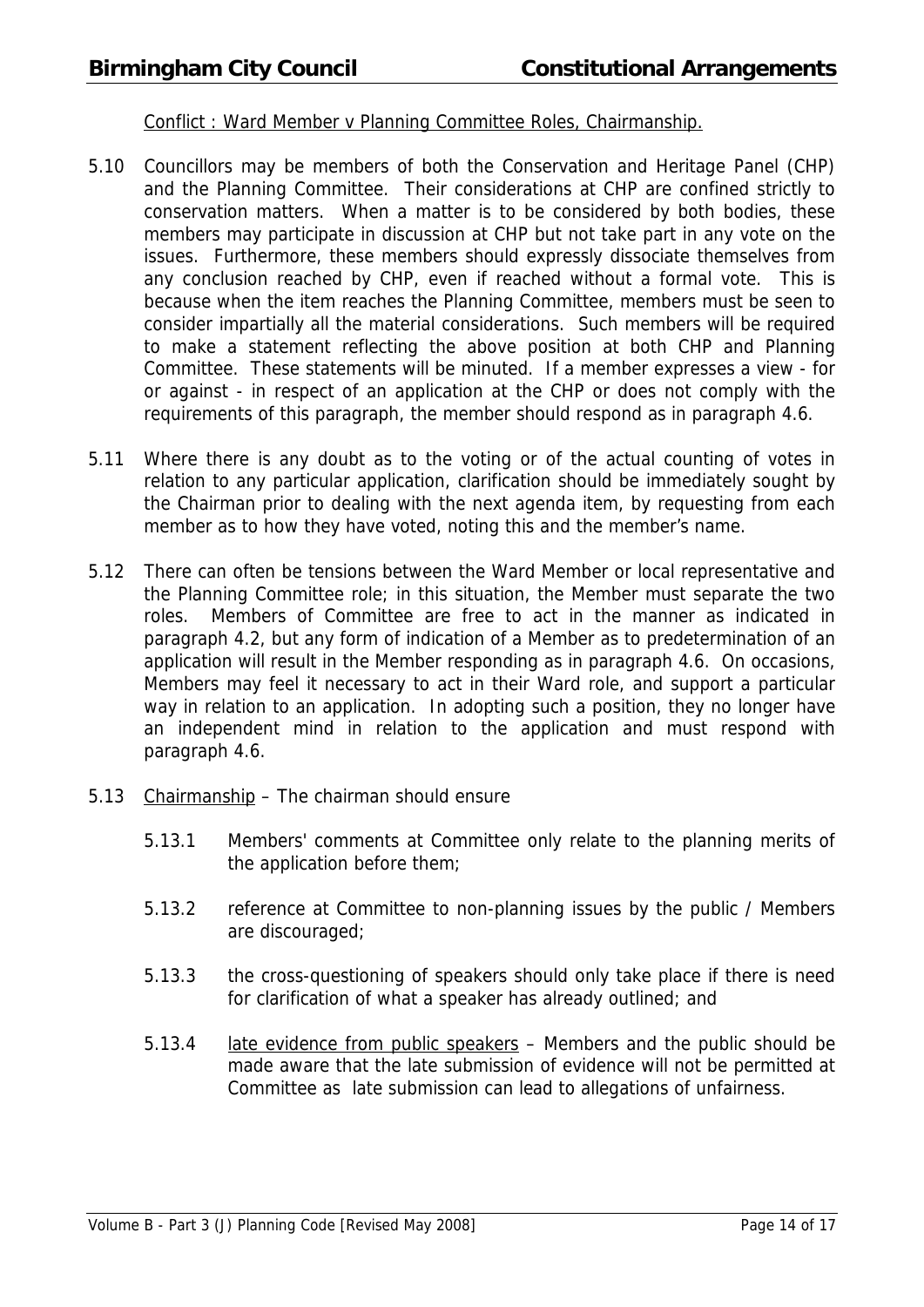#### **6. TRAINING**

- 6.1 Members dealing with planning issues will be required to attend a training session each year to receive guidance in relation to planning regulations and procedures and on declaration of personal or prejudicial interests. Training will be conducted in accordance with the Training for Councillors standard. Members who fail to attend such training will be excluded from meetings of Planning Committee. This training should include a balance of the following :-
	- Organised visits to review permissions granted, with evaluation and lessons learned presented as a paper;
	- Short (half day) sessions on special topics of interest or where overturns have indicated problems with planning policy;
	- Special topic groups to consider thorny issues in depth;
	- Formal training by internal and external speakers;
	- Visits to other authorities who have received good inspection / audit feedback;
	- Quick presentations by officers on hot topics, e.g. new legislation, white papers and their impacts, followed by a brief question and answer session;
	- Attendance at inquiries where officers have identified there is something specific to learn which will benefit members.
- 6.2 The report of the Audit Commission 'Building in Quality' recommend that Councillors should revisit a sample of implemented planning permissions to assess the quality of the decisions. Such a review should improve the quality and consistency of decision-making, thereby strengthening public, confidence in the planning system, and can help with reviews of planning policies.
- 6.3 Such reviews are best undertaken at least annually. They should include examples from a broad range of categories such as major and minor development; permitted departures; upheld appeals; listed building works and enforcement cases. Briefing notes should be prepared on each case. The Planning Committee should formally consider the review and decide whether it gives rise to the need to reconsider any policies or practices. The Director of Planning and Regeneration will take responsibility for organising the training and the reviews.
- 6.4 Whatever procedures the City Council operates, it is likely that complaints will be made. However, the adoption of the advice in this guidance should greatly reduce the occasions on which complaints are justified. It should also provide less reason for people to complain in the first place.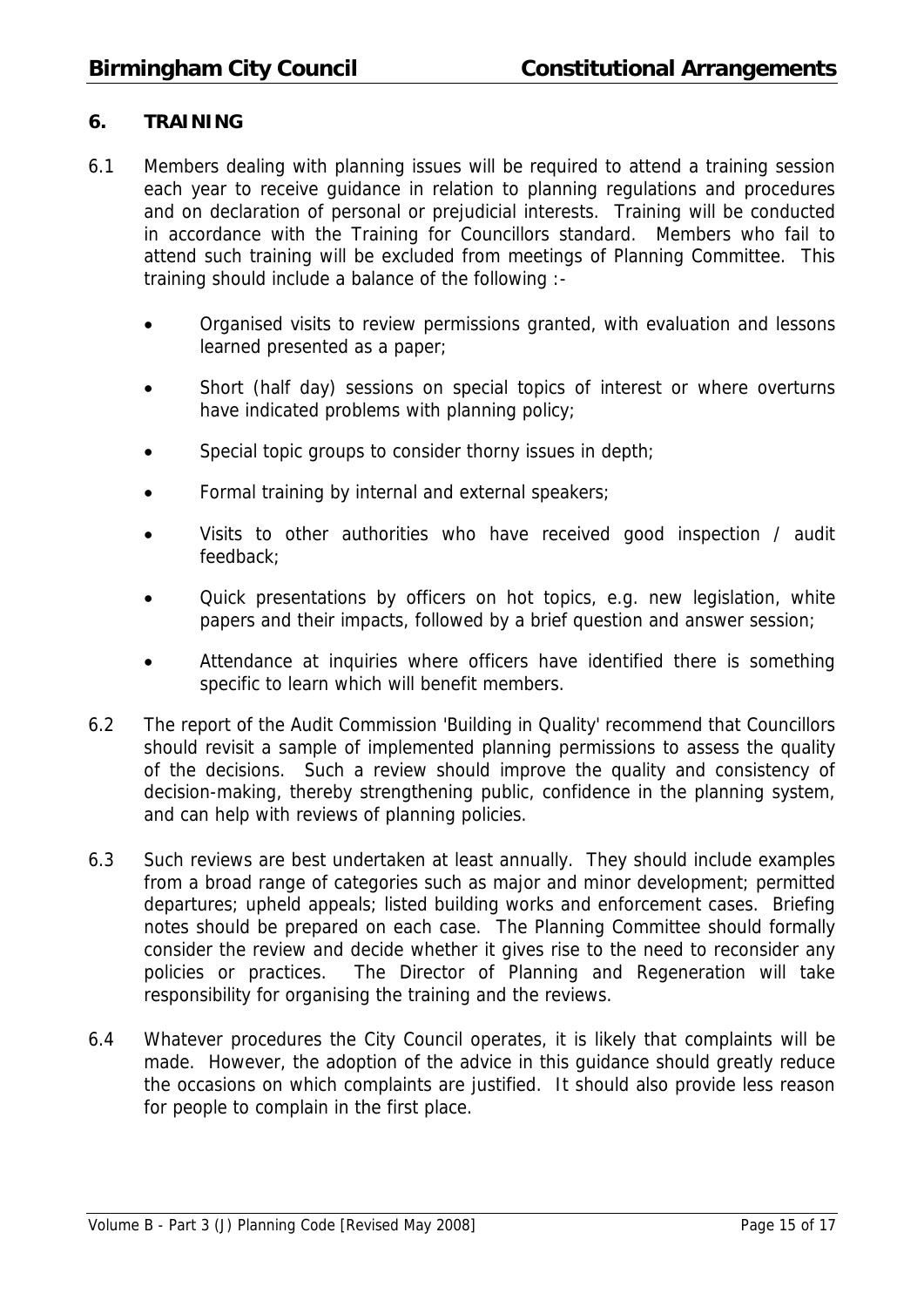- 6.5 A logical consequence of adopting this Planning Code is that the Council should also have in place a robust complaints system. There is city-wide procedure for dealing with complaints, as well as customer comments and compliments. It should be remembered that complainants alleging a breach of the Birmingham's Code of Conduct for Members must be reported to the Standards Board for England. A serious breach of the Code of Conduct for Members may lead to the disqualification of the relevant Member.
- 6.6 So that complaints may be fully investigated and, in any case, as a matter of general good practice, record keeping should be complete and accurate. Omissions and inaccuracies could, in themselves, cause a complaint or undermine the Council's case. The guiding rule is that every planning application file should contain an accurate account of events throughout its life. It should be possible for someone not involved in that application to understand what the decision was, why and how it had been reached. Particular care needs to be taken with applications determined under the powers delegated to the Director of Planning and Regeneration, where there is no report to a Committee. Such decisions should be well documented and form part of the case file.

#### **7. DEVELOPMENT PROPOSALS SUBMITTED BY COUNCILLORS AND OFFICERS AND DEVELOPMENT PROPOSALS BY THE COUNCIL**

- 7.1 Serving Councillors or their relatives who act as agents for people pursuing a planning matter will not be permitted to play any part in the decision making process for that proposal. Similarly, should they or their relatives submit their own proposal to the Council, they will take no part in its processing, as in both cases they will have a personal and prejudicial interest in the matters.
- 7.2 Proposals of this nature will be identified and reported to the Planning Committee as main items and not dealt with by officers under delegated powers. Proposals for the Council's own development will be determined by Planning Committee in exactly the same way as those by private developers.
- 7.3 Officers within the Planning and Regeneration Department should not submit applications on behalf of third parties except as part of their duties as Council employees. In cases where officers of this Department or members of their family submit applications for planning permission, they should inform the Director of Planning and Regeneration accordingly.

#### **8. REGISTRATION AND DECLARATION OF INTERESTS**

 The Local Government Act 2000 and the Birmingham Code of Conduct for Members place requirements on Members on the Registration and Declaration of their interests and the consequence for the Members participation in consideration of an issue in the light of those interests. These requirements must be followed scrupulously and Members should review their situation regularly. Guidance on the registration and declaration of interests is dealt with by the Birmingham Code of Conduct for Members (at Volume B, Part 3 of the Constitution).